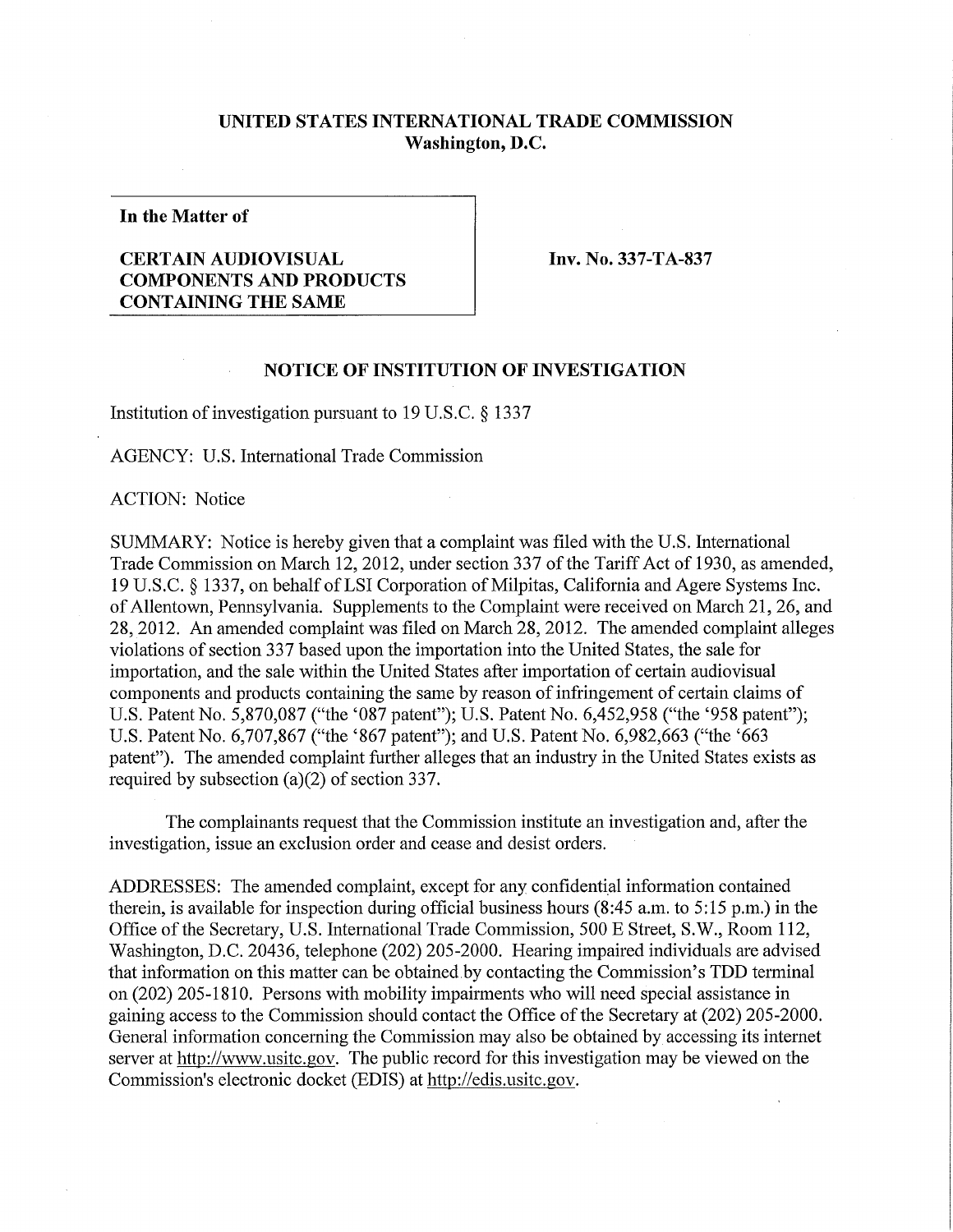FOR FURTHER INFORMATION CONTACT: The Office of the Secretary, Docket Services Division, U.S. International Trade Commission, telephone (202) 205-1802.

AUTHORITY: The authority for institution of this investigation is contained in section 337 of the Tariff Act of 1930, as amended, and in section 210.10 of the Commission's Rules of Practice and Procedure, 19 C.F.R. § 210.10 (2012).

SCOPE OF INVESTIGATION: Having considered the complaint, the U.S. International Trade Commission, on April 11, 2012, ORDERED THAT-

(1) Pursuant to subsection (b) of section 337 of the Tariff Act of 1930, as amended, an investigation be instituted to determine whether there is a violation of subsection (a)(1)(B) of section 337 in the importation into the United States, the sale for importation, or the sale within the United States after importation of certain audiovisual components and products containing the same that infringe one or more of claims 1, 5, 7-11, and 16 of the '087 patent; claims 1-7,10, 11, 22-26,29, 30, 32, 35, and 36 of the '958 patent; claims 1, 4-7, 9-21, 23, 24, 26-40, 44, 45, 47, and 49-74 of the '867 patent; and claims 1-11 of the '663 patent, and whether an industry in the United States exists as required by subsection (a)(2) of section 337;

(2) For the purpose of the investigation so instituted, the following are hereby named as parties upon which this notice of investigation shall be served:

(a) The complainants are:

LSI Corporation 1621 Barber Lane Milpitas, CA 95305

Agere Systems Inc. 1110 American Parkway NE Allentown,PA 18109

(b) The respondents are the following entities alleged to be in violation of section 337, and are the parties upon which the amended complaint is to be served:

> Funai Electric Company, Ltd. 7-7-1 Nakagaito, Daito City Osaka 574-0013 Japan

Funai Corporation, Inc. 201 Route 17 North Rutherford, NJ 07070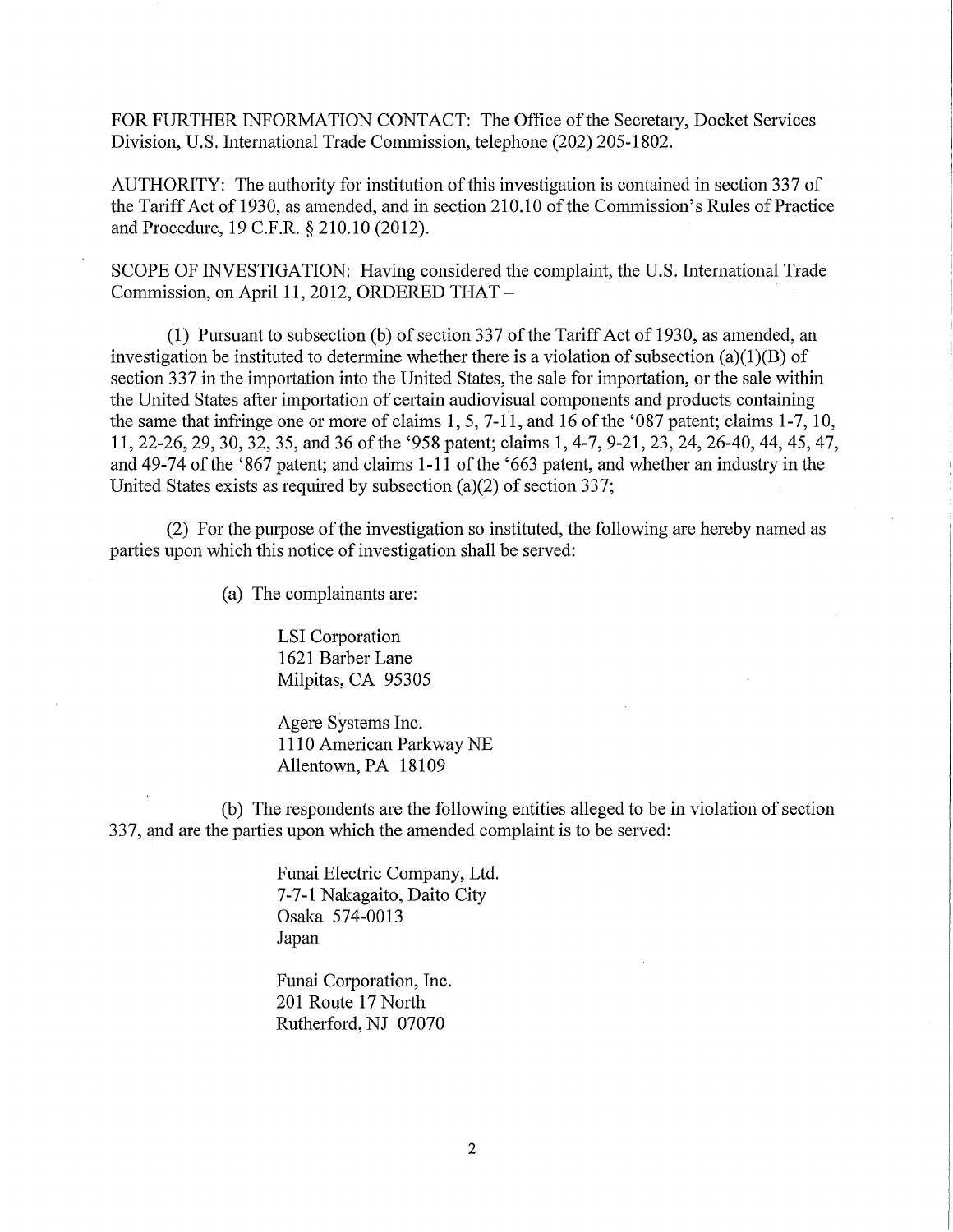P&F USA, Inc. 3015 Windward Plaza Windward Fairways II - Suite 100 Alpharetta, GA 30005

Funai Service Corporation 2200 Spiegel Drive Groveport, OH 43125

MediaTek Inc. No. 1 Dusing Road 1 Hsinchu Science Park Hsinchu City Taiwan 30078

MediaTek USA Inc. 2860 Junction Avenue San Jose, CA 95134

MediaTek Wireless, Inc. (USA) 120 Presidential Way Woburn, MA 01801

Ralink Technology Corporation 5 Tai-Yuen 1<sup>st</sup> Street, 5F Jhubei City, Hsinchu County Taiwan 30265

Ralink Technology Corporation (USA) 20833 Stevens Creek Boulevard, Suite 200 Cupertino, CA 95014

Realtek Semiconductor Corporation 2 Innovation Road II Hsinchu Science Park Hsinchu 300 Taiwan

(3) For the investigation so instituted, the Chief Administrative Law Judge, U.S. International Trade Commission, shall designate the presiding Administrative Law Judge.

(4) The Office of Unfair Import Investigation will not participate as a party in this investigation.

Responses to the amended complaint and the notice of investigation must be submitted by the named respondents in accordance with section 210.13 of the Commission's Rules of